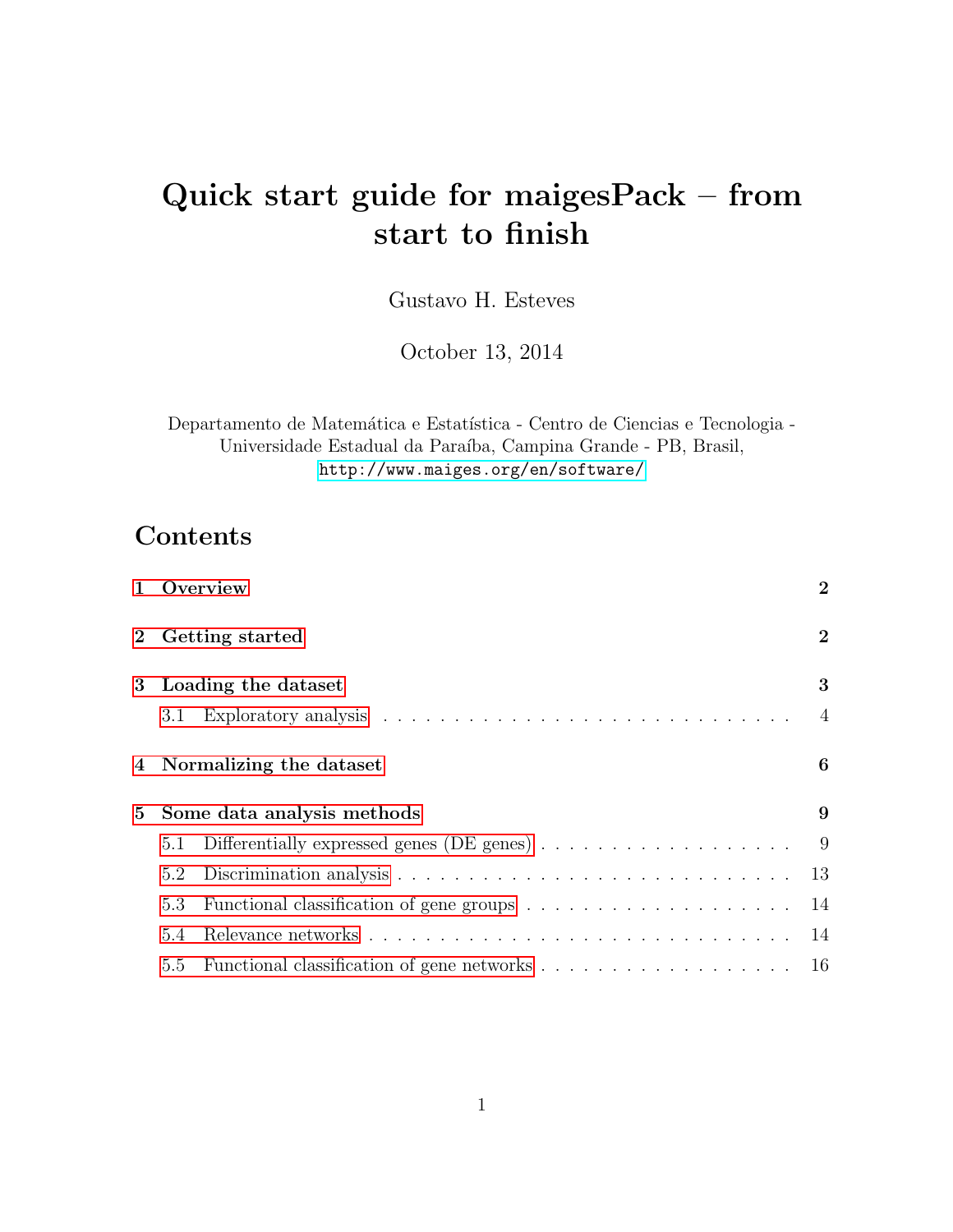## <span id="page-1-0"></span>1 Overview

This document provides a brief overview of how to use the maigesPack package. This package integrates several R packages in a coordinated way to do several microarray data analysis. Some packages that were integrated are from R CRAN and the other came from BioConductor project.

The packages from CRAN are *amap, class, e1071, MASS, R2HTML, rgl* and *som.* From BioC we used the packages *annotate, convert, graph, limma, marray, multtest* and OLIN.

To do all data analysis process it is necessary to follow different steps. These are:

- Reading in data.
- Perform simple diagnostic plots to access quality.
- Normalization.
- Following different methods for data analysis according with the problem.

After the two main pre-processing tasks, exploratory analysis and normalization, the next steps in the statistical analysis depend on the biological question for which the microarray experiment was designed. This package integrate some statistical methods to do several types of data analysis.

## <span id="page-1-1"></span>2 Getting started

To load the maigesPack package in your R session, type library(maigesPack). We demonstrate the functionality of this package using a dataset with some observations of gastro-esophageal data. This dataset was analyzed by our group and resulted in a publication of a research article in Cancer Research, under volume 65(16), pages 7127– 7136 (2005). Following we will show an analysis from start to finish using a piece of this dataset, that is included as part of this package, type data(gastro) to load some objects into your R session. Type ?gastro to get more information about this dataset.

The original data have 4800 spots (approximately 4400 unique genes) and 172 chips with dye swap, what resulted in a dataset of 86 samples. The subdataset included in this package has 500 spots (representing 486 unique genes) and 40 chips (from 20 observations) between the total 172.

The implementation we did use labels for samples and genes. For the gastro dataset we have three important labels for samples and 5 important labels for genes. To samples we have "Sample" that shows an unique identification to each observation, "Tissue"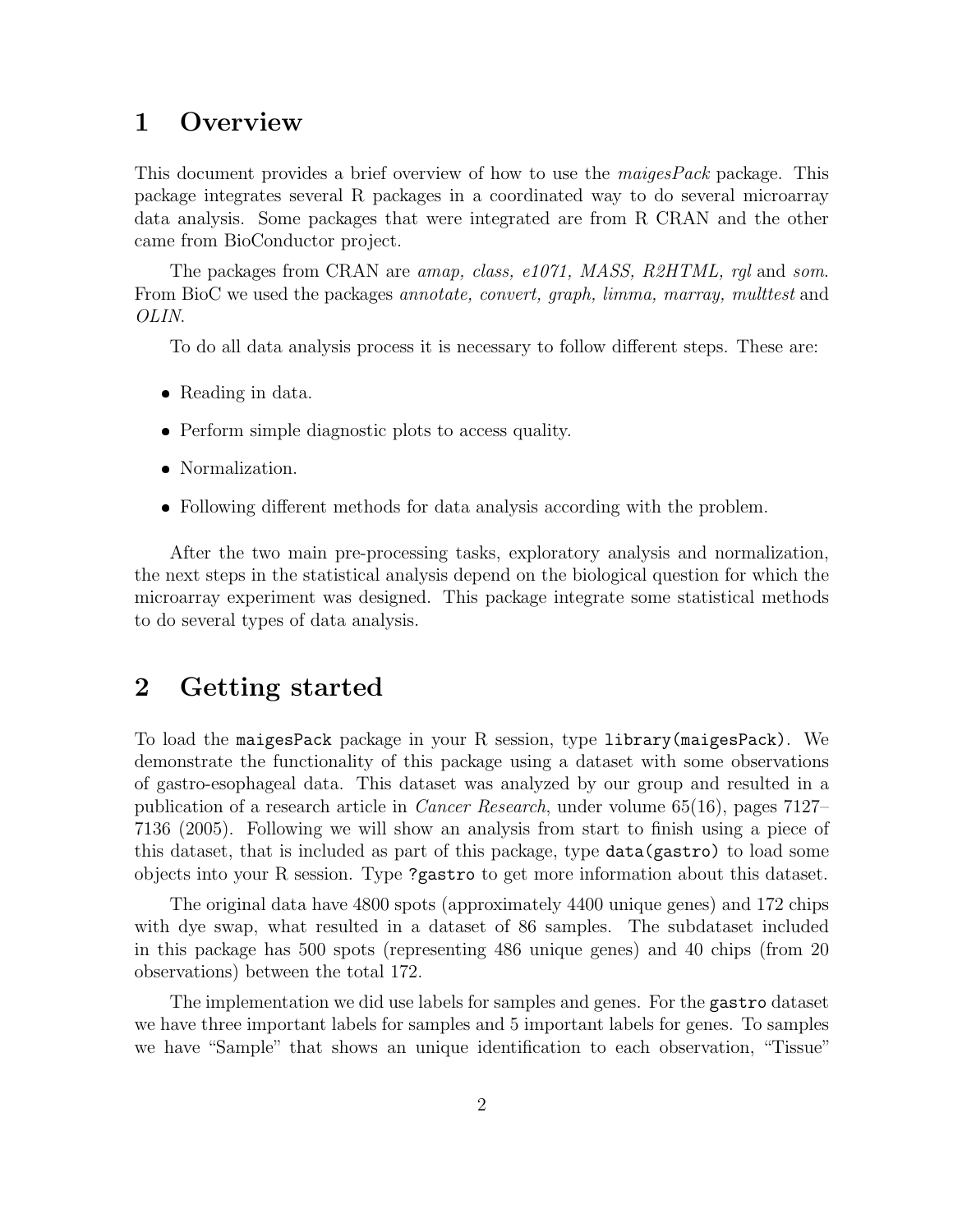that shows the tissue classification for each observation (Aeso is Adenocarcinoma from esophagus, Aest is adeno from stomach, Neso is normal esophagus and Nest is normal stomach) and "Type" that shows the general type of the observations (Col is columnar tissue and Sq is squamous tissue). For genes the important labels are "Name", "GeneId", "GeneName", "ClusterId" and "Annot".

To see all sample labels available type names(gastro@Slabels), analogously, type names(gastro@Glabels) to see all gene labels available inside the dataset.

## <span id="page-2-0"></span>3 Loading the dataset

Supposing that the user will load a new dataset, we describe how this can be done. To begin, users must have a gene map file giving all the information necessary to correctly identify genes into the chip, a sample file giving all the information relevant to identify the samples and the data tables generated by the image processing software. If data analysis methods to be used will use gene groups and/or gene networks, users must have this information in other one or two folder(s). The gene map and sample file for the gastro dataset inside this package are available at /doc/gastro/ directory in the installation folder.

It is important to verify the integrity of data tables, gene map and sample file. Specially, we strongly recommend the user to verify the number of lines from data tables, the layout of the chips used and ordering of the genes. Sometimes we have seen several problems with these characteristics. For the gastro dataset included in this package, we didn't add the numerical data tables because they are very large, having approximately 1.3Mb each.

To start this tutorial open R in any working directory, load the maigesPack package and the gastro dataset using the commands given below:

#### > library(maigesPack) > data(gastro)

The object gastro loaded above, was created using the function loadData. After the check of all data tables, gene map and sample file, the user must use this function to load numerical values into R. The command is given below:

#### > gastro = loadData(fileConf="load\_gastro.conf")

the load\_gastro.conf file specify the parameters needed to load the dataset. Type ?loadData to see the description of what this file must contain. Pay attention, any error in the execution of this command will be redirected into a file named load.out. Once the gastro object was created, that is of class maigesPreRaw, it is possible to load gene groups and gene networks information using the two commands below, respectively: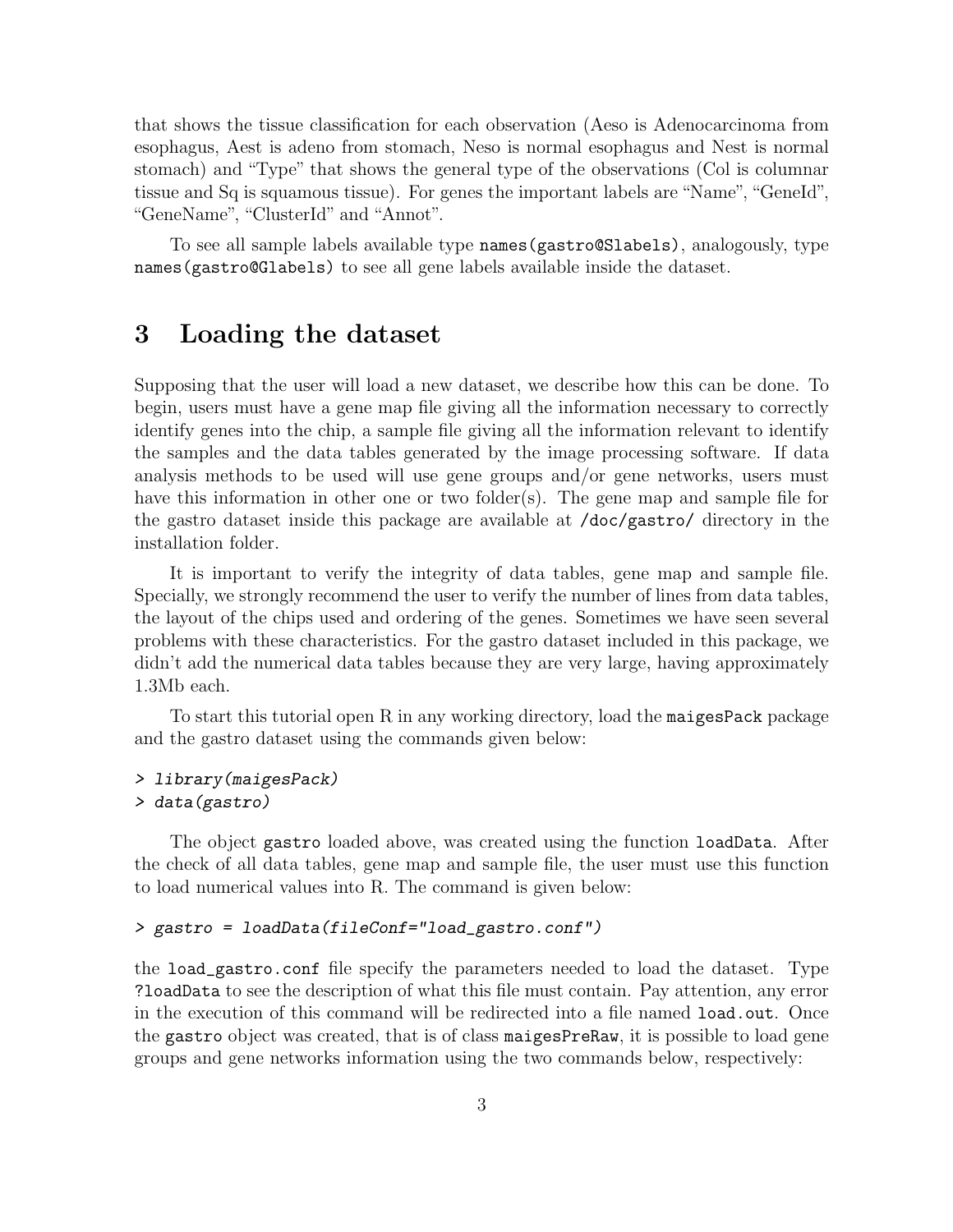```
> gastro = addGeneGrps(gastro, folder="geneGrps", ext="txt")
> gastro = addPaths(gastro, folder="geneNets", ext="tgf")
```
Pay attention that the two steps above are optional. The user may skip from loading gene groups and networks if he/she don't wanna to use these information during the analysis process. The object generated in this step has class maigesPreRaw. The only methods defined to this class of objects is print, summary and show.

This class of objects is intended to serve as a lobby region into R, where the dataset loaded may be exploratory evaluated using all R graphics functions. Function like plot, pairs, image, etc may be used to search by eventual problems into dataset. Also it is possible to do any type of calculation in any data field if the user judge necessary.

The next step of data analysis is to convert the maigesPreRaw object named gastro into an object of class maigesRaw. This is done with the command below:

```
> gastro.raw = createMaigesRaw(gastro, greenDataField="Ch1.Mean",
```

```
+ greenBackDataField="Ch1.B.Mean", redDataField="Ch2.Mean",
```

```
+ redBackDataField="Ch2.B.Mean", flagDataField="Flags",
```

```
+ gLabelGrp="GeneName", gLabelPath="GeneName")
```
#### <span id="page-3-0"></span>3.1 Exploratory analysis

From the object gastro.raw, that is of class maiges Raw, the user can do several exploratory analysis. The function plot may be used to show WA plots (that is equivalent to the MA plots, but with  $W=\log 2$ [Test/Ref] instead of  $M=\log 2$ [Red/Green]). The command below do this plot for the first chip and the result is represented at Figure [1:](#page-4-0)

#### > plot(gastro.raw[,1], bkgSub="none")

Changing the parameter bkgSub, the user change the method of background subtraction, for example, if the user specify bkgSub="subtract" the conventional background subtraction is done. You may also do representations for the numerical values into the chip, using the method image. See command below, that represents the W values (the W values are represented by default, ie, without any additional parameter, if additional parameters are added, the conventional M values are used) for the first chip that generated the Figure [2:](#page-5-1)

```
> image(gastro.raw[,1])
```
[1] FALSE NULL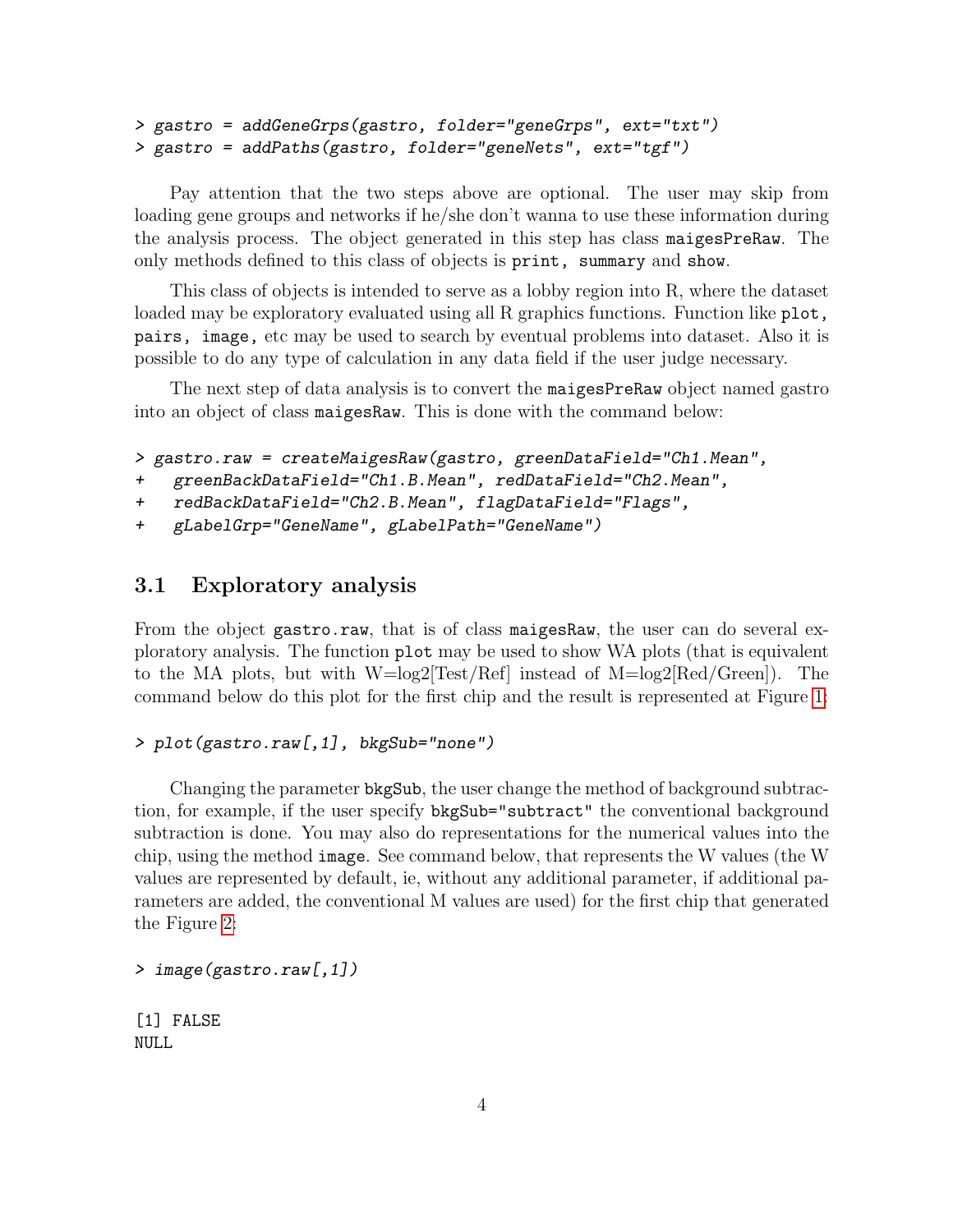

<span id="page-4-0"></span>Figure 1: WA plot for the first chip of the gastro data.

To change the W for another value, like A values, use image(gastro.raw[,1], "maA"). Take a look at maImage method from package *marray* to see additional parameters for this function.

Another type of exploratory graphics is the boxplot. See the commands below:

#### > boxplot(gastro.raw[,2])

```
> boxplot(gastro.raw)
```
The user may also do an hierarchical cluster to visualize the quality of the data. Specially when replicates of the observations are done (like the dye swap). Use the command below to construct the hierarchical dendrogram represented at Figure [3.](#page-6-0)

```
> hierM(gastro.raw, rmGenes=c("BLANK","DAP","LYS","PHE", "Q_GENE","THR","TRP"),
+ sLabelID="Sample", gLabelID="Name", doHeat=FALSE)
```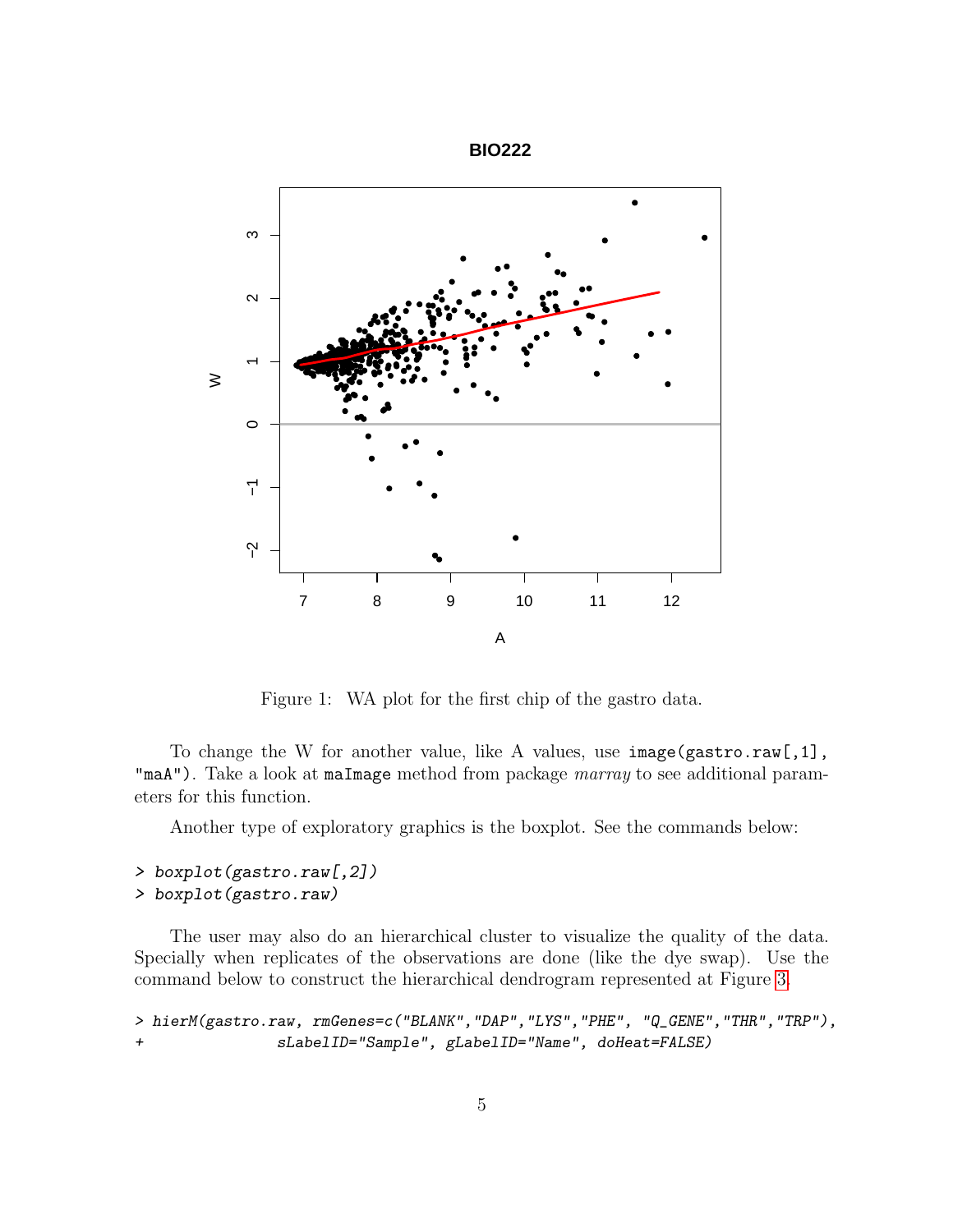

<span id="page-5-1"></span>Figure 2: Image for the first chip of the gastro data.

## <span id="page-5-0"></span>4 Normalizing the dataset

The first step to normalize the data is to select the spots to be used for estimating the normalization factor. In this package this is done by the function selSpots. In our example use the command:

```
> gastro.raw2 = selSpots(gastro.raw, sigNoise=1, rmFlag=NULL, gLabelsID="Name",
+ remove=list(c("BLANK","DAP","LYS","PHE","Q_GENE","THR","TRP")))
```
This function automatically sets the spots for each chip (column) independently that will be used according with the criteria specified. For example, if the user want to remove spots with signal to noise ratio less than 1.5, specify this value as sigNoise=1.5, to remove spots marked with flags 1 and 4, specify  $\text{rmFlag=c}(1,4)$ .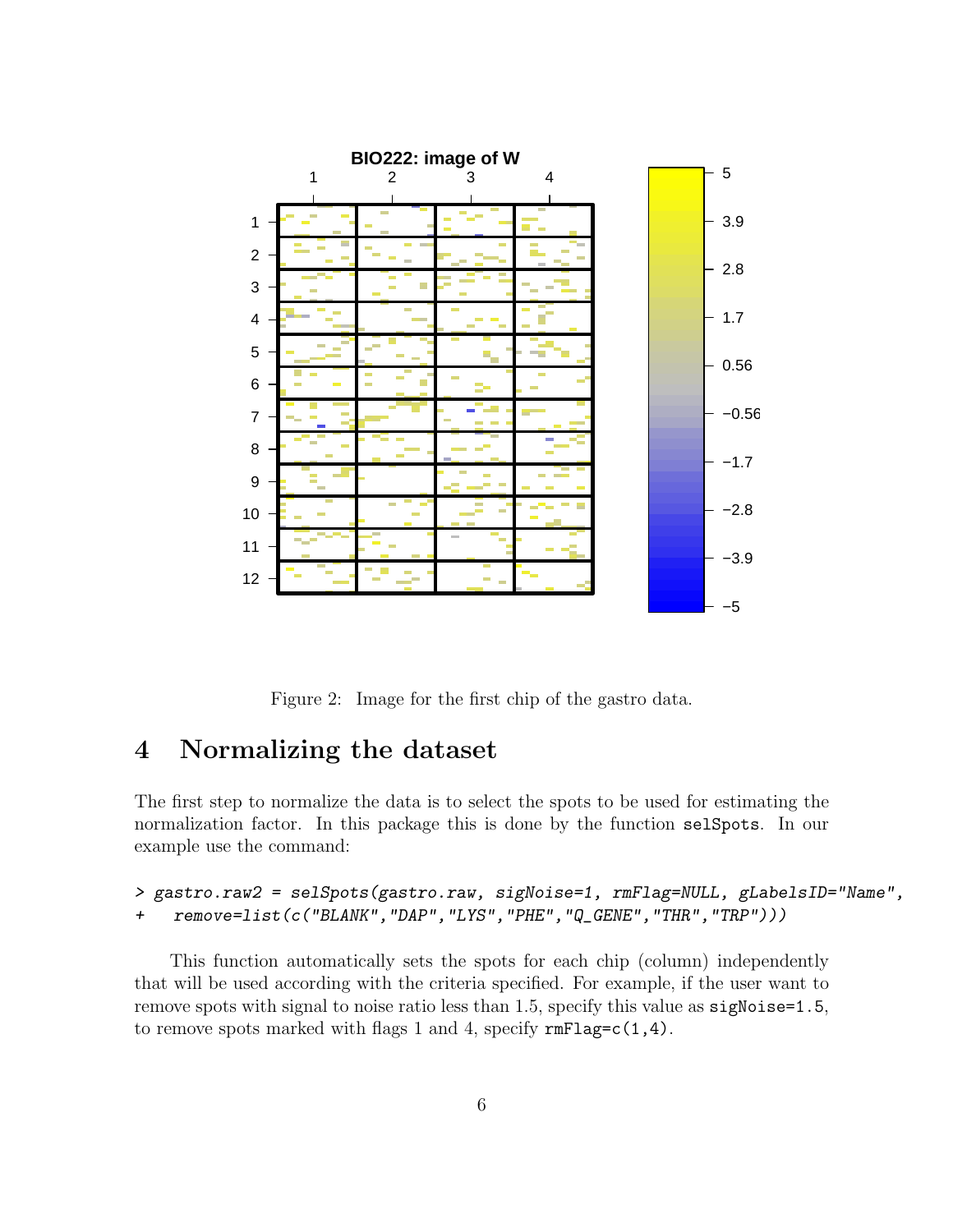#### **Cluster Dendrogram**



hclust (\*, "complete") amap::Dist(t(tmpMatrix), method = distance)

<span id="page-6-0"></span>Figure 3: Hierarchical cluster for all observations from raw gastro dataset.

Once this is done, the main function to do the normalization is normLoc that uses another function from limma package. The most usual normalization method may be applied by the function:

```
> gastro.norm = normLoc(gastro.raw2, span=0.4, method="loess")
```
There are another possibilities to do the normalization, like the method OLIN implemented in a package with the same name, and the method that repeats the loess fitting calculating the standard variation and confidence interval. These may be done by using the commands below, but pay attention with them because they are very time consuming. It is interesting to look their arguments.

```
> gastro.norm = normOLIN(gastro.raw2)
> gastro.norm = normRepLoess(gastro.raw2)
```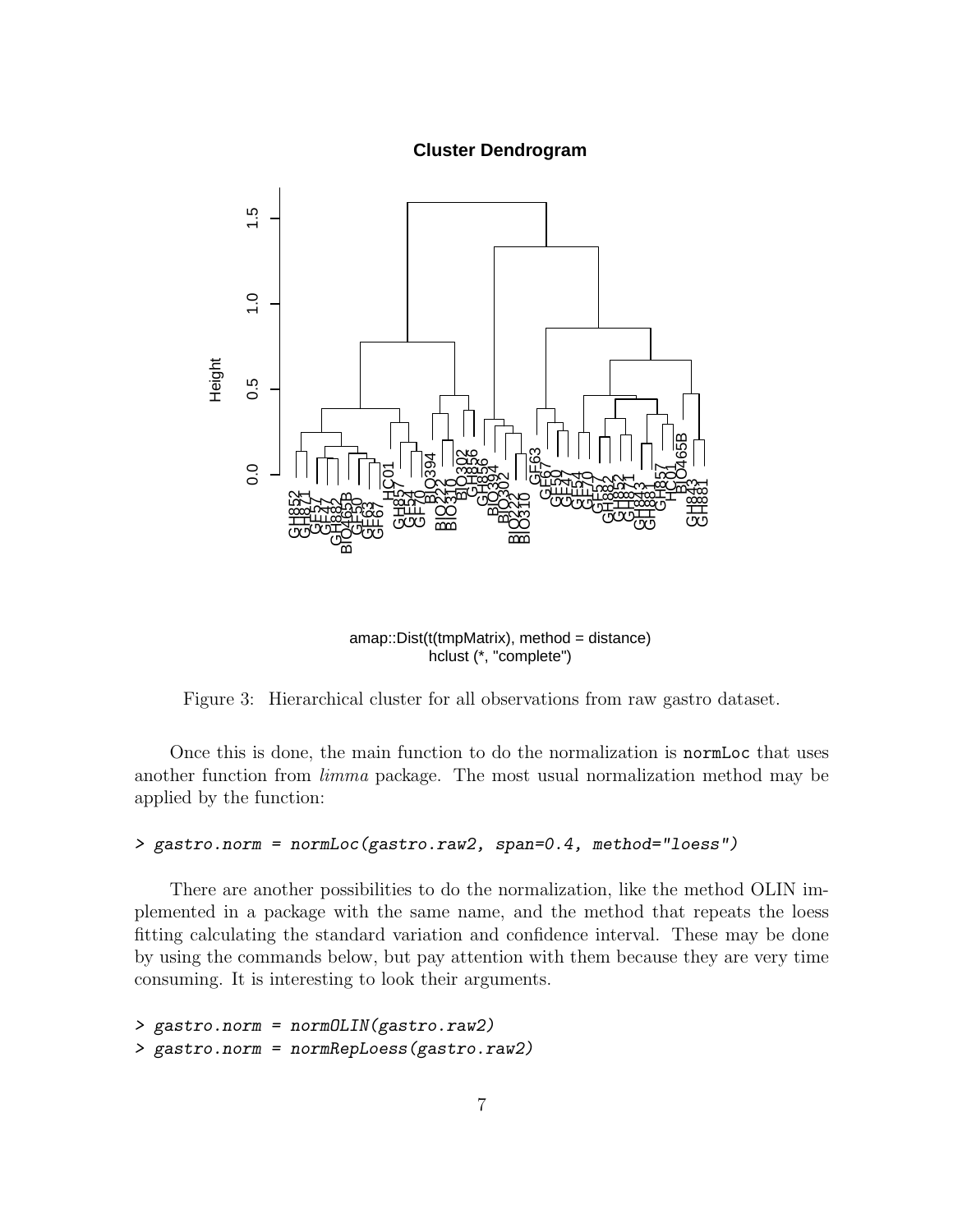After the locale normalization the user can use the functions normScaleMarray and normScaleLimma to do scale adjustment. The first method use a function from *marray* package and the second use a function from limma package. To do scale adjustment between print tips use the command below:

#### > gastro.norm = normScaleMarray(gastro.norm, norm="printTipMAD")

To adjust the scale between chips estimating the factor for adjustment by MAD use the command:

#### > gastro.norm = normScaleMarray(gastro.norm, norm="globalMAD")

Limma package offers other possibilities. These were also incorporated into this package. To do the scale adjustment for chips using an estimator slightly different from the MAD, use:

#### > gastro.norm = normScaleLimma(gastro.norm, method="scale")

Another possibility is to do the stabilization of the variance along A values for all chips. But this method must be applied directly over the raw object. This may be done using the command below. This method is also very time consuming.

#### > gastro.norm = normScaleLimma(gastro.raw2, method="vsn")

The normalization functions generates objects of class maiges. All the exploratory functions may also be used with this class of objects. As an example, see the Figure [4,](#page-8-2) produced by the following command:

#### > plot(gastro.norm[,1])

To see the pairing between replicates in dye swap the user can do the hierarchical grouping like what was done in the raw object. That is done by the command below and is represented in Figure [5.](#page-9-0)

> hierM(gastro.norm, rmGenes=c("BLANK","DAP","LYS","PHE", "Q\_GENE","THR","TRP"), + sLabelID="Sample", gLabelID="Name", doHeat=FALSE)

Sometimes, the sequence (or genes) fixed onto spots may be replicated. The same thing may happen with the observations (the most common is dye swap). So depending on the statistical models used, the user must have to resume the data both for spots and biological observations. These may be done by using the function:

```
> gastro.summ = summarizeReplicates(gastro.norm, gLabelID="GeneName",
```

```
+ sLabelID="Sample", funcS="mean", funcG="median",
```

```
+ keepEmpty=FALSE, rmBad=FALSE)
```
If the user needs to resume only spots or samples, simply specify funcS=NULL or funcG=NULL. If both of them are NULL no summary are done.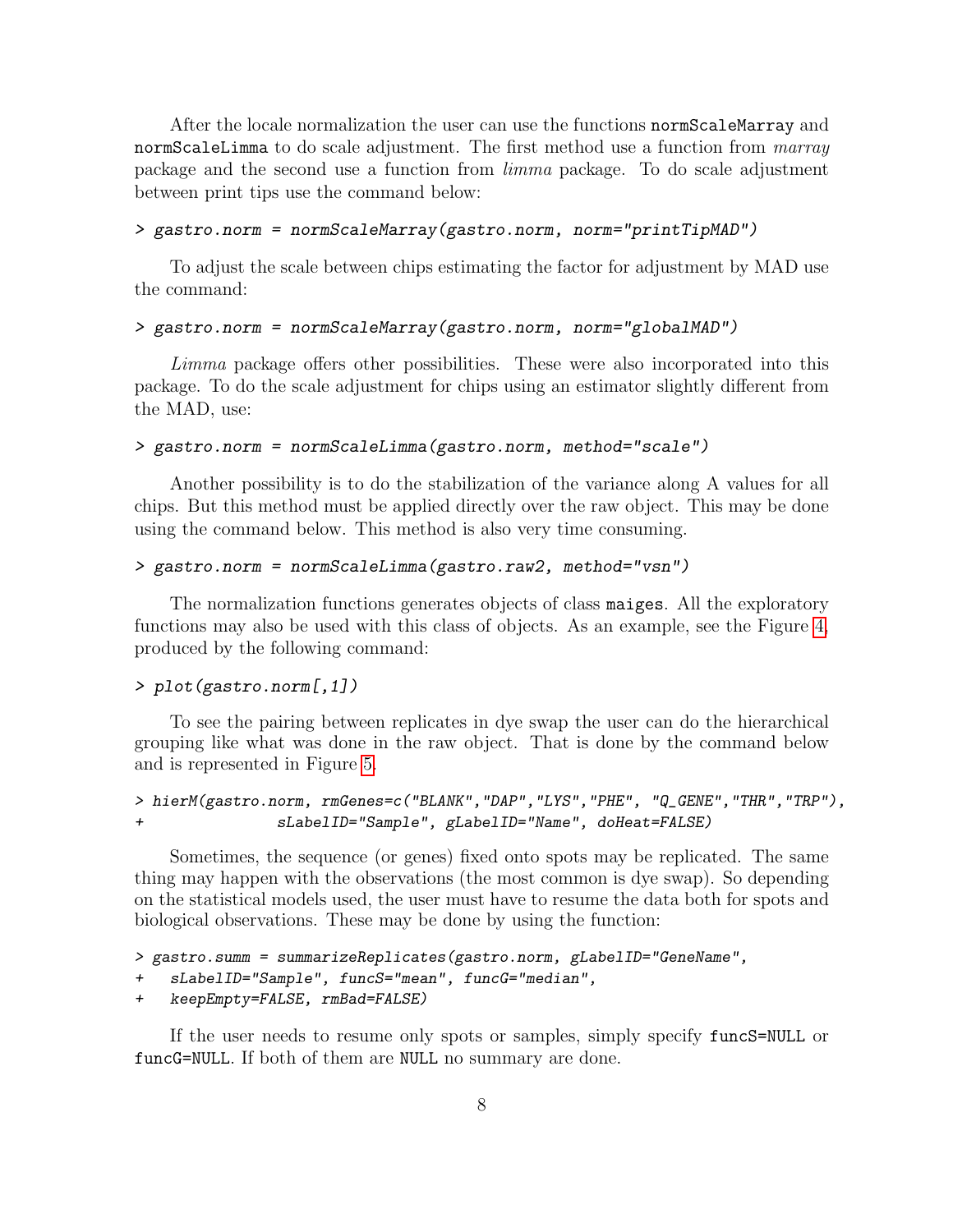

<span id="page-8-2"></span>Figure 4: WA plot for the first chip of the gastro data after normalization.

## <span id="page-8-0"></span>5 Some data analysis methods

After the normalization, or pre-processing step, the user may use several statistical methods for data analysis. In this package we integrated some methods that were already available into R or BioConductor. Between these methods we have cluster algorithms, differential gene expression and classifiers search, functional classification of gene groups or gene networks and construction of relevance networks.

## <span id="page-8-1"></span>5.1 Differentially expressed genes (DE genes)

We implemented three main methods to search by DE genes: deGenes2by2Ttest, de-Genes2by2Wilcox and deGenes2by2BootT. The first one supposes that the data are normally distributed and uses the t statistic to do the calculations. The function may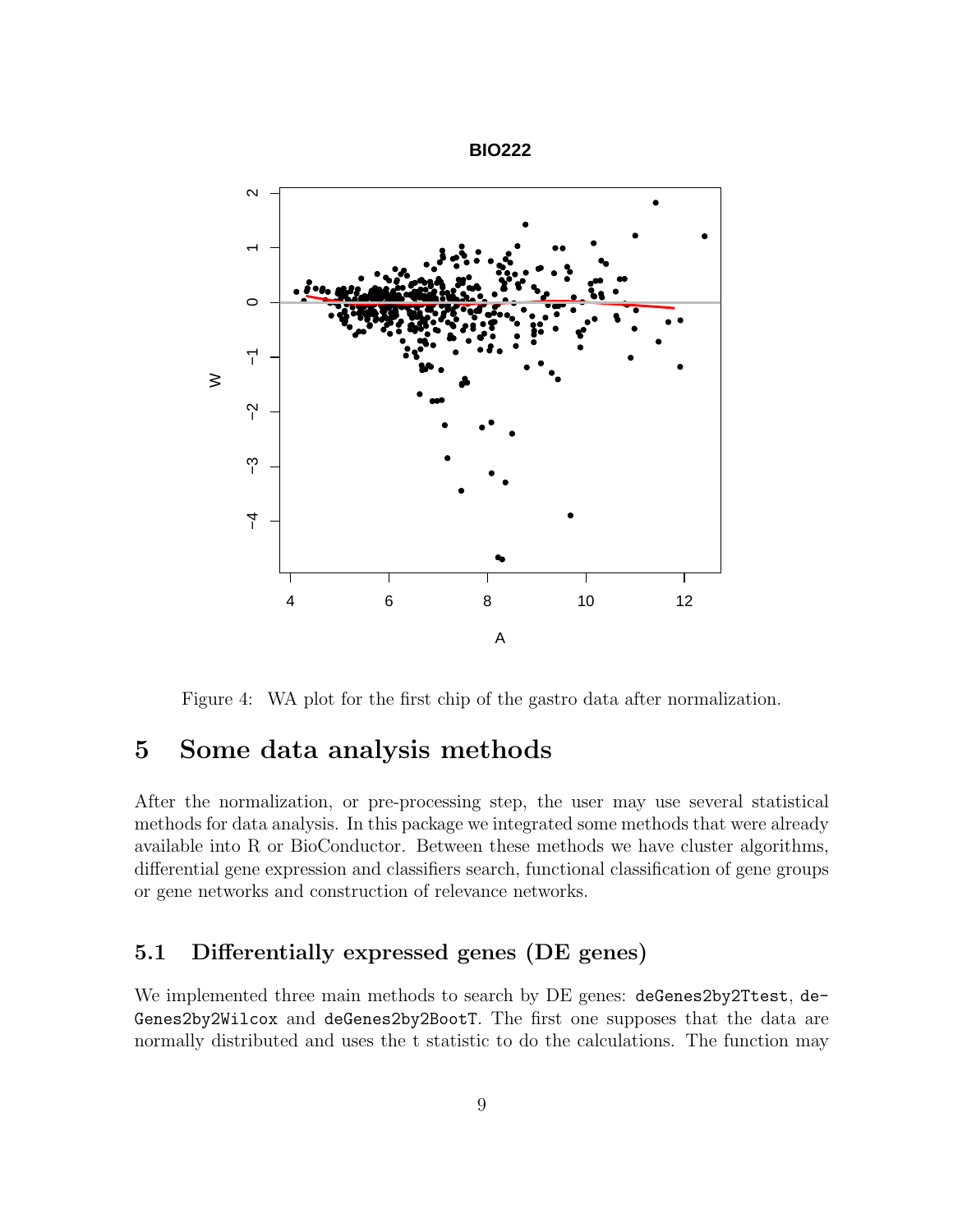#### **Cluster Dendrogram**



hclust (\*, "complete") amap::Dist(t(tmpMatrix), method = distance)

<span id="page-9-0"></span>Figure 5: Hierarchical cluster for normalized data of all observations from gastro data.

be used as in the following example:

```
> gastro.ttest = deGenes2by2Ttest(gastro.summ, sLabelID="Type")
> gastro.ttest
Object of class maigesDEcluster generated by Mon Oct 13 17:56:57 2014,
using R version 3.1.1 Patched (2014-09-25 r66681).
Classifying 487 genes as Differentialy Expressed (DE)
 i 1 test(s).
```
The method used was T test.

In cases were the data don't seen to be normally distributed. The user may use the other two methods that are non-parametric. The method deGenes2by2BootT is very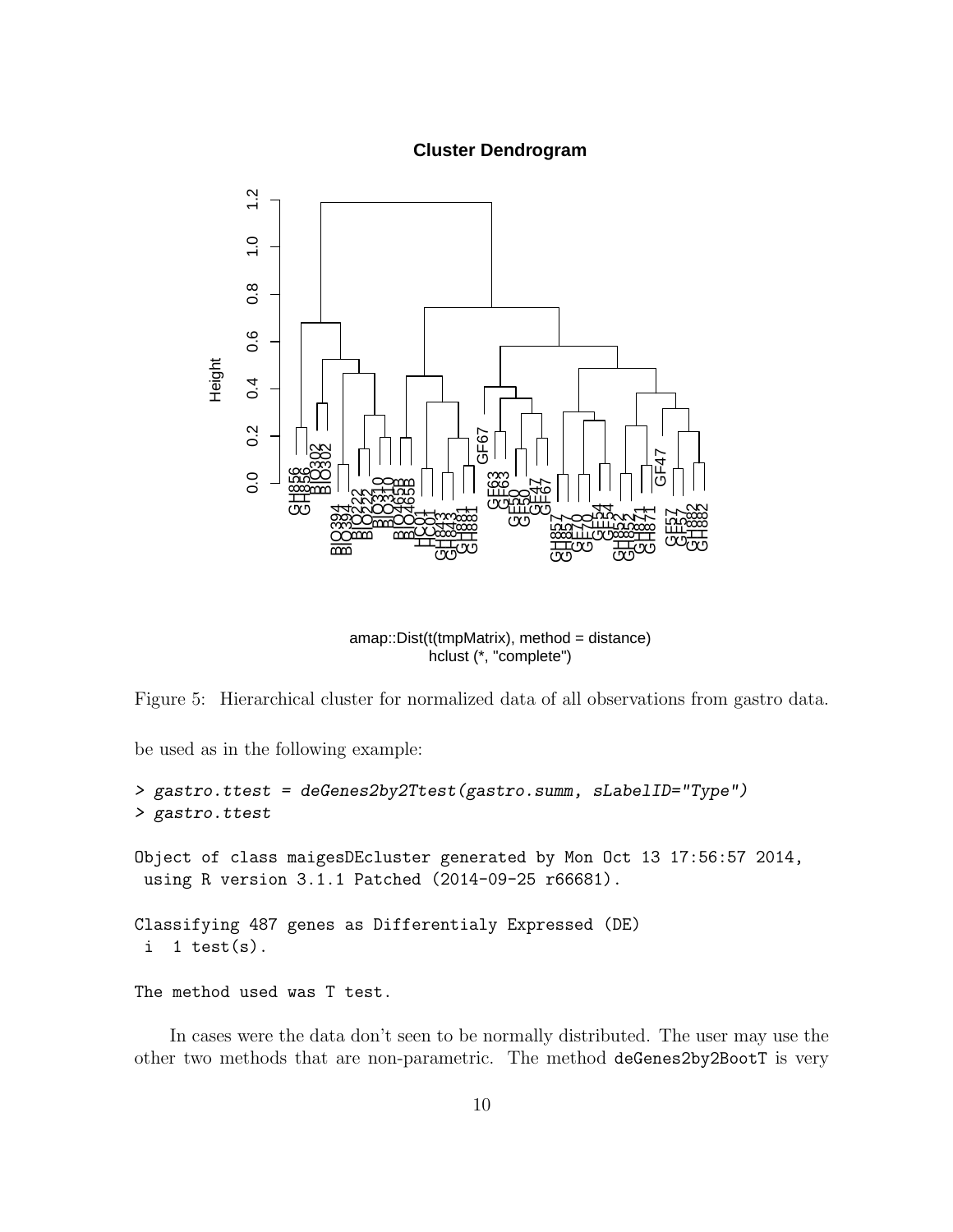time consuming. See two examples of this methods below.

```
> gastro.wilcox = deGenes2by2Wilcox(gastro.summ, sLabelID="Type")
> gastro.boot = deGenes2by2BootT(gastro.summ, sLabelID="Type")
```
Once the analysis was done. The user can see volcano plots and save HTML (or CSV) tables with the results using the commands below, respectively.

#### > plot(gastro.ttest) > tablesDE(gastro.ttest)

It is also possible to do cluster analysis selecting DE genes according with the pvalues of the tests. The functions hierMde, somMde and kmeansMde do cluster analysis using hierarchical, SOM and k-means algorithms, respectively. To do the SOM cluster with 2 groups using 20 most differentially expressed genes (adjusting p-values by FDR) use the command below, the result is in the Figure [6](#page-11-0)

```
> somMde(gastro.ttest, sLabelID="Type", adjP="BH", nDEgenes=20,
+ xdim=2, ydim=1, topol="rect")
```
Similarly, it is possible to do cluster analysis directly for objects of class maiges, using the functions hierM, somM and kmeansM, but without selecting differentially expressed genes.

All the methods presented above are applicable to compare two distinct biological sample types. When there are more than two types, it is possible to use ANOVA models. We also implemented a method to do this kind of analysis. But first the user must run another method to construct design and contrasts matrices. To construct these matrices for an ANOVA model for "Tissue" factor (note that this factor has 4 sample types, type getLabels(gastro.summ, "Type") to see them), use the command:

```
> gastro.ANOVA = designANOVA(gastro.summ, factors="Tissue")
```
And them, to fit the model and to do the F test use the command:

```
> gastro.ANOVAfit = deGenesANOVA(gastro.ANOVA, retF=TRUE)
> gastro.ANOVAfit
```

```
Object of class maigesDEcluster generated by Mon Oct 13 17:56:57 2014,
using R version 3.1.1 Patched (2014-09-25 r66681).
```

```
Classifying 487 genes as Differentialy Expressed (DE)
 i 1 test(s).
```
The method used was  $ANDVA$  - F test.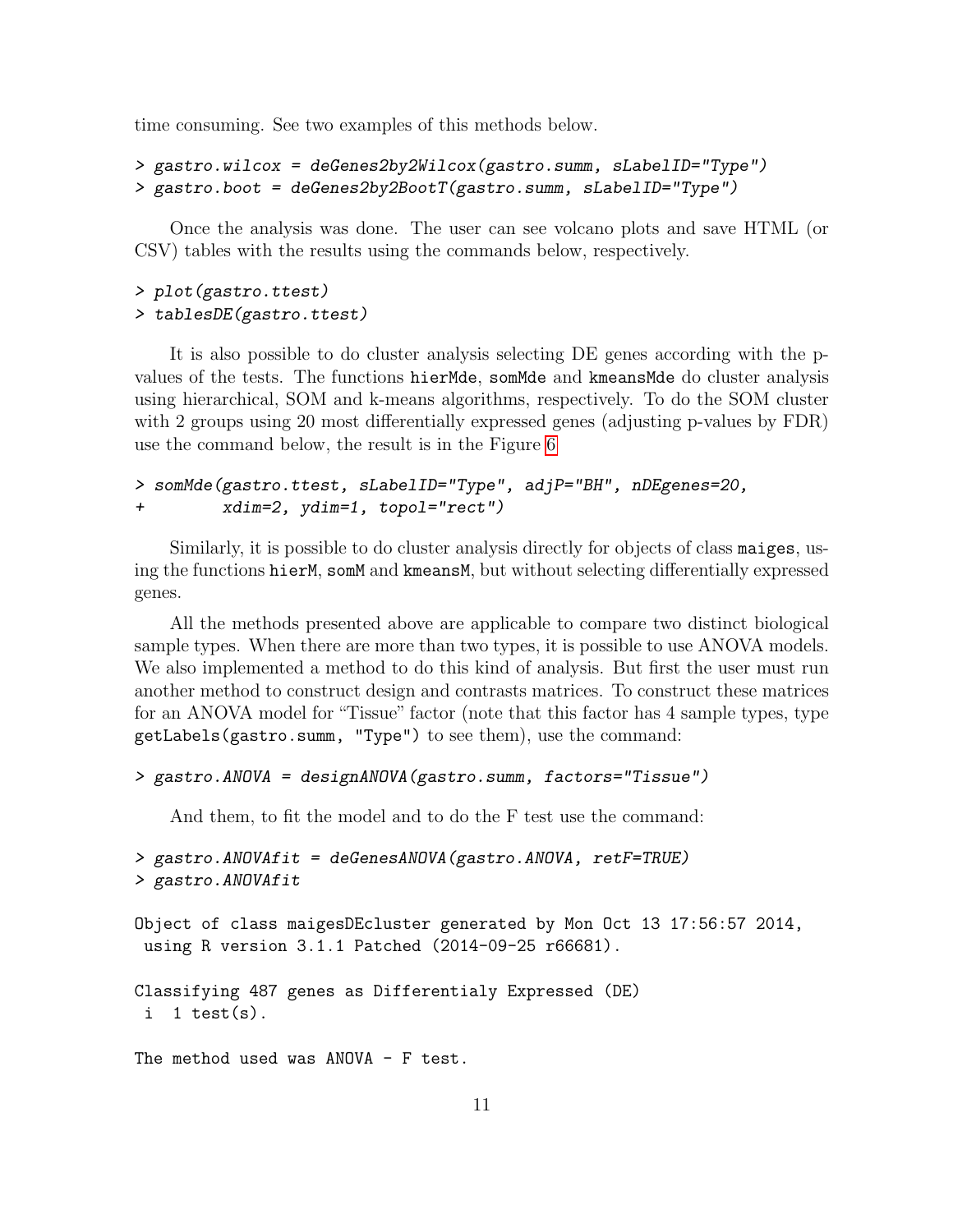

<span id="page-11-0"></span>Figure 6: SOM cluster with 2 groups using 20 most DE genes.

If the user want to do the individual t tests use (this is the default):

#### > gastro.ANOVAfit = deGenesANOVA(gastro.ANOVA, retF=FALSE)

Another function that may be useful, specially for ANOVA analysis is boxplot. This type of plot may help in identify the tissues where some gene presented alteration. For example the gene FUBP1, presents significantly alteration in the F test done above. Using the command below it is possible to see in what tissue this gene is altered.

```
> boxplot(gastro.ANOVAfit, name="FUBP1", gLabelID="GeneName",
+ sLabelID="Tissue")
```
The object resulted from this fitting are also of class maigesDE (or maigesDEcluster). So, the commands for plot, to save tables and to construct clusters, presented above also works here. Pay attention that functions to do cluster analysis only work for objects of classes maigesDEcluster.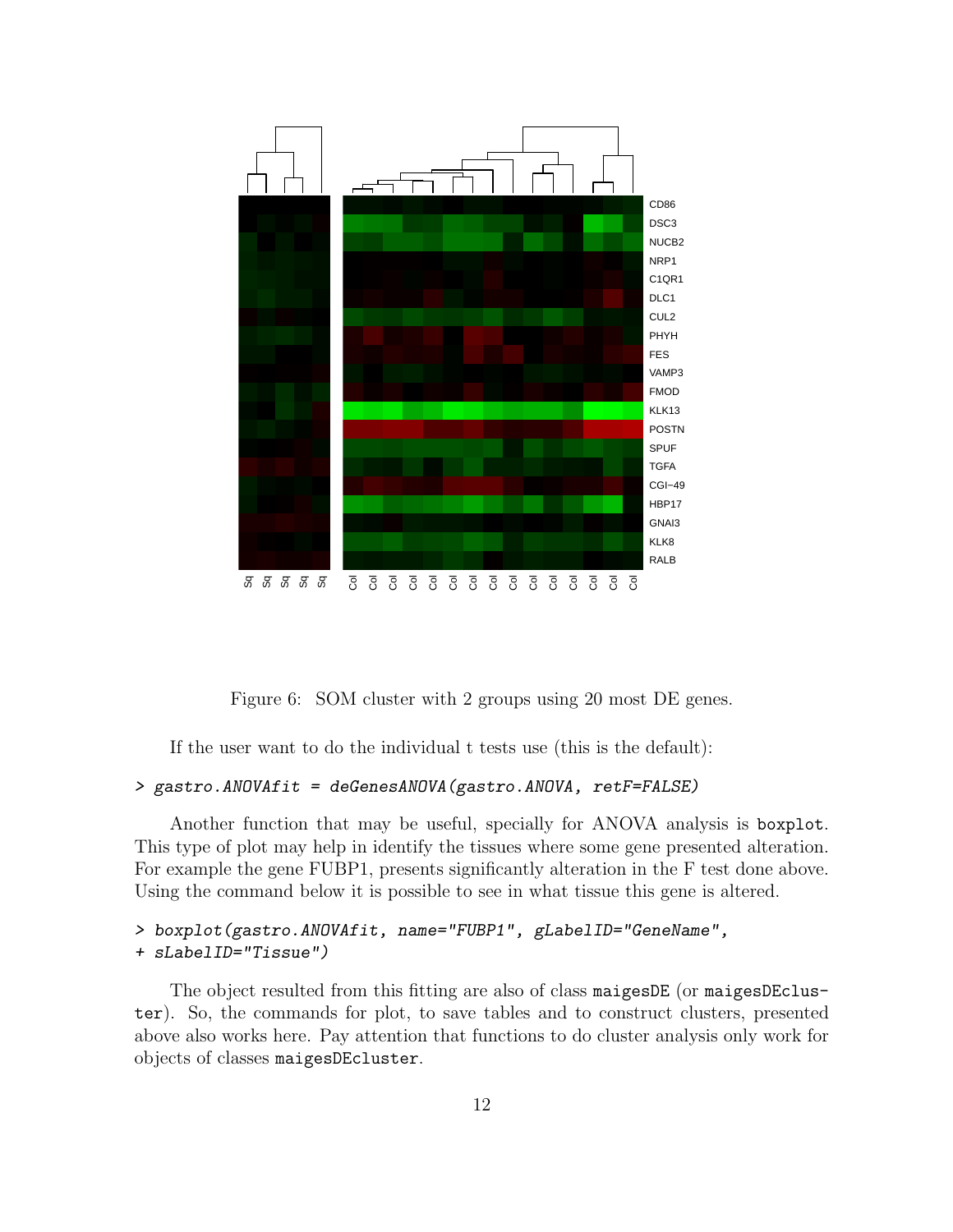#### <span id="page-12-0"></span>5.2 Discrimination analysis

Another type of data analysis that were included into this package is the discrimination (or classification) analysis. This kind of analysis search by groups of few genes that can distinguish between different sample types. To evaluate the quality of the groups, we use the cross validation method. This was implemented in the functions classifyLDA, classifySVM and classifyKNN for methods of Fisher's linear discriminant analysis, SVM and k-neighborhood, respectively.

It is possible to search exhaustively for all genes from the dataset. But this is very time consuming. So, we added the possibility to search for classifiers in gene groups or networks. To search by trios of genes that classify the two types ("Col" and "Sq") using the Fisher's method, for the seventh (cell cycle arrest, gene ontology code GO0007050) gene group into GeneGrps slot from gastro.summ object use the command below:

```
> gastro.class = classifyLDA(gastro.summ, sLabelID="Type",
    + gNameID="GeneName", nGenes=3, geneGrp=6)
> gastro.class
```

```
Object of class maigesClass generated by Mon Oct 13 17:56:58 2014,
 using R version 3.1.1 Patched (2014-09-25 r66681).
```
56 classifiers of 3 genes, ordered by CV value.

The method used was Fisher LDA by exaustive search.

If the user want to find groups of three genes that discriminate the tissues classified as normal ("Neso" and "Nest") versus tumor ("Aeso" and "Aest"), it is possible to use the command below:

```
> gastro.class = classifyLDA(gastro.summ, sLabelID="Tissue",
   + gNameID="GeneName", nGenes=3, geneGrp=6,
+ facToClass=list(Norm=c("Neso","Nest"), Ade=c("Aeso","Aest")))
```
To visualize or save tables (HTML or CSV) for the classifiers it is possible to use the two commands below:

```
> plot(gastro.class, idx=1)
> tableClass(gastro.class)
```
As the exhaustive search is very time consuming for large groups of genes there is another possibility implemented, the search and choose method. The use is similar with the previous and the functions are classifyLDAsc, classifySVMsc and classifyKNNsc.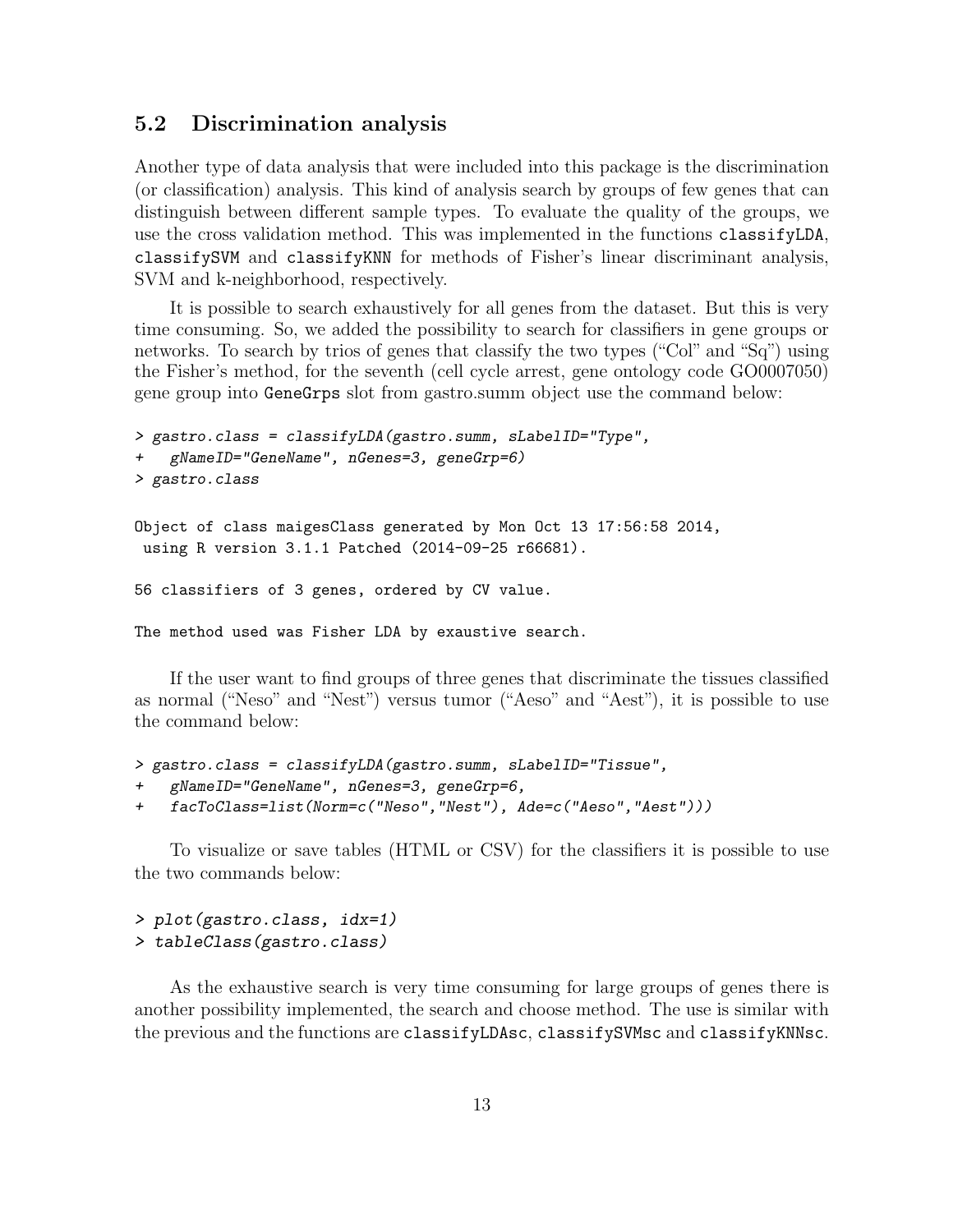#### <span id="page-13-0"></span>5.3 Functional classification of gene groups

Another data analysis method implemented in this package is the functional classification of gene groups (or modules), proposed by Segal et al (Nature Genetics, vol: 36(10), pp: 1090-1098, 2004). This method basically searches for groups of genes that present numbers of differentially expressed genes greater than the expected by chance.

The user can do this kind of analysis for all gene groups loaded into the dataset (this information is stored in the slot GeneGrps from objects of classes maigesPreRaw, maigesRaw and maiges) for sample label "Tissue" using the command below:

```
> gastro.mod = activeMod(gastro.summ, sLabelID="Tissue", cutExp=1,
+ cutPhiper=0.05)
```
To plot the results, as an image (like a heatmap), for the individual observations the user can use the command:

```
> plot(gastro.mod, "S", margins=c(15,3))
```
For each tissue the user can use the command below. The result is represented in the Figure [7.](#page-14-0)

```
> plot(gastro.mod, "C", margins=c(23,5))
```
The function also calculate an score (with significance levels, p-values) given the concordance of the gene and group classification. These values can be saved, as HTML tables, for each sample type using the command activeModScoreHTML.

#### <span id="page-13-1"></span>5.4 Relevance networks

To evaluate the interaction between genes into groups it is possible to use reverse engineering strategies. One of this techniques was proposed by Butte et al (PNAS, vol:  $97(22)$ , pp:12182-12186, 2000), where we estimate the correlation values between all pairs of genes from a given gene group and test the significance of this value under the hypothesis of null correlation. Then, we select the pairs with correlations values significantly different from zero using some p-value cutoff. To construct relevance networks for normal esophagus tissue ("Neso") in the seventh gene group, use this command:

```
> gastro.net = relNetworkB(gastro.summ, sLabelID="Tissue",
+ samples="Neso", geneGrp=1)
```
To visualize the results it is possible to do an image of the correlation values for all pairs of genes or a graph representing that ones with p-values less than cutPval. This can be done by the two commands: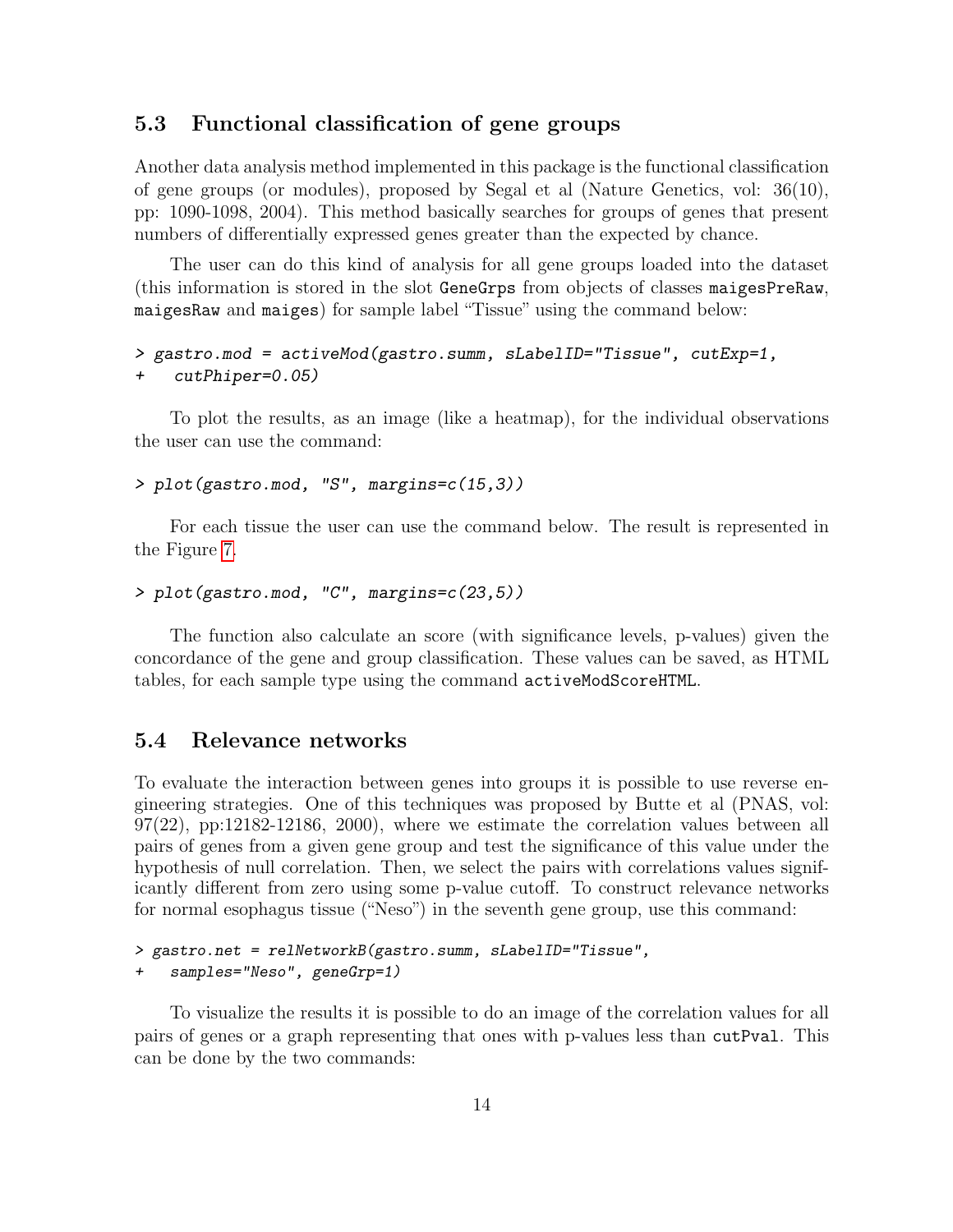

<span id="page-14-0"></span>Figure 7: Result from functional classification of gene groups for "Tissue" label.

```
> image(gastro.net)
> plot(gastro.net, cutPval=0.05)
```
However, the method proposed by Butte et al don't turn possible to compare quantitatively the results obtained in two different sample types. So, we implemented another method that construct relevance networks with pairs of genes presenting altered correlation values between two sample types. This is done by a Fisher's Z transformation. To find pairs of genes that present altered correlation values between normal esophagus and adenocarcinoma from esophagus, use the command:

```
> gastro.net2 = relNetworkM(gastro.summ, sLabelID="Tissue",
+ samples = list(Neso="Neso", Aeso="Aeso"), geneGrp=7)
```
Also, it is possible to use the commands image and plot to visualize the results. See the commands: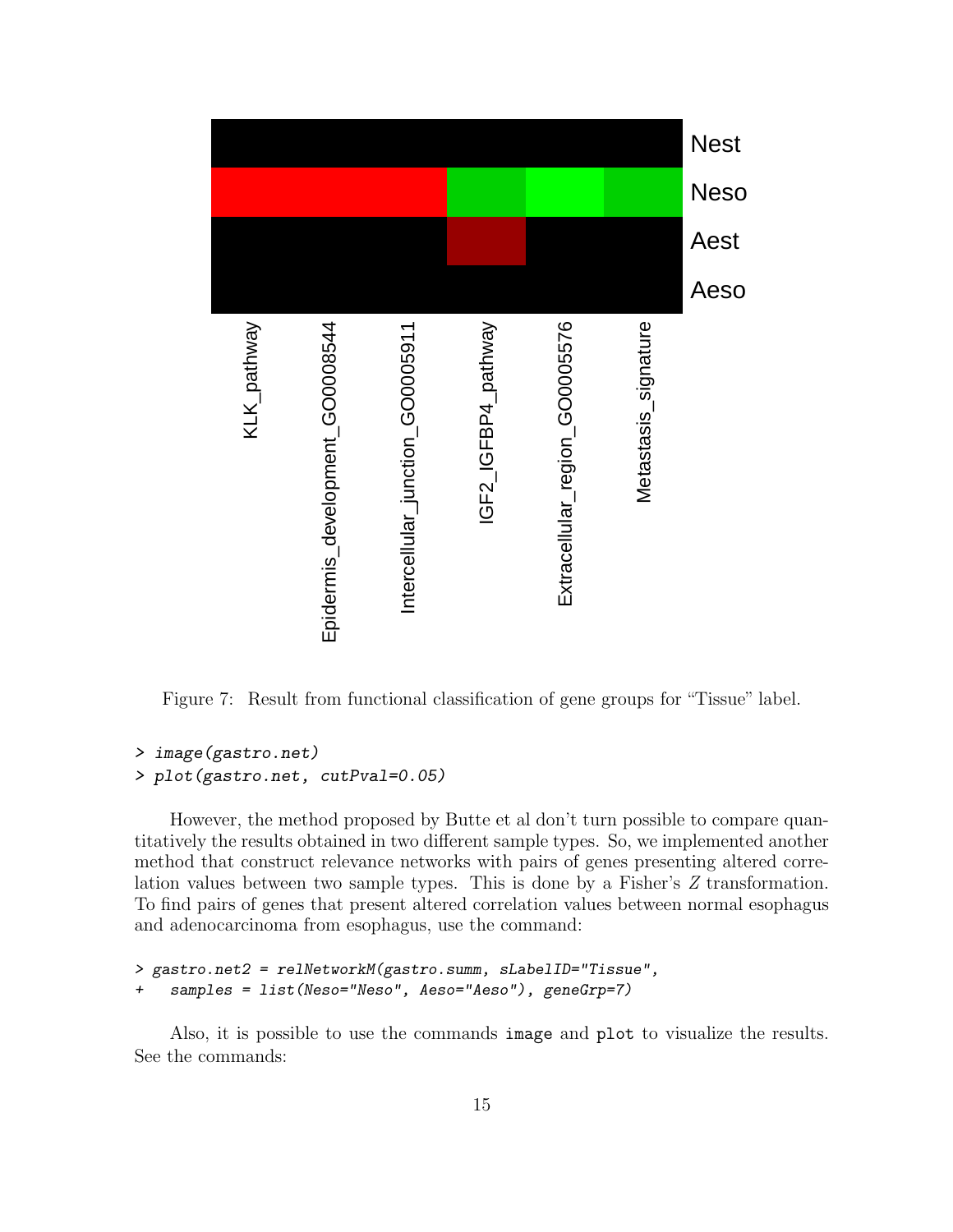```
> image(gastro.net2)
> plot(gastro.net2, cutPval=0.05)
```
It is possible to represent the gene expression profiles in the two sample types tested representing the regression line between them, see the command:

> plotGenePair(gastro.net2, "KLK13", "EVPL")

#### <span id="page-15-0"></span>5.5 Functional classification of gene networks

Finally, we noted that any of the last two data analysis methods were able to evaluate the activation profiles of gene networks. We proposed and implemented an statistical method to measure the significance of gene networks activation. This is done by a statistic that have a known gamma distribution, and them, we test if the value of this statistic for each sample type can happen randomly. To classify gene networks (stored in the slot Paths from objects of classes maigesPreRaw, maigesRaw and maiges) for "Tissue" label the user can use the command:

```
> gastro.net = activeNet(gastro.summ, sLabelID="Tissue")
```
To see an image representing the statistic (scores) for each tissue, use the command below. The image is represented in Figure [8.](#page-16-0) The color varies from black (small score) to blue (high score).

```
> plot(gastro.net, type="score", margins=c(21,5))
```
Similarly, the user can see an image representing the p-values of the tests for each tissue, this can be done using the command below. The image is represented in Figure [9.](#page-17-0) As in the previous figure the color varies from black (less significance) to blue (high significance).

```
> plot(gastro.net, type="p-value", margins=c(21,5))
```
It is also possible to save the score and p-values, as HTML tables, for each sample type using the command activeNetScoreHTML.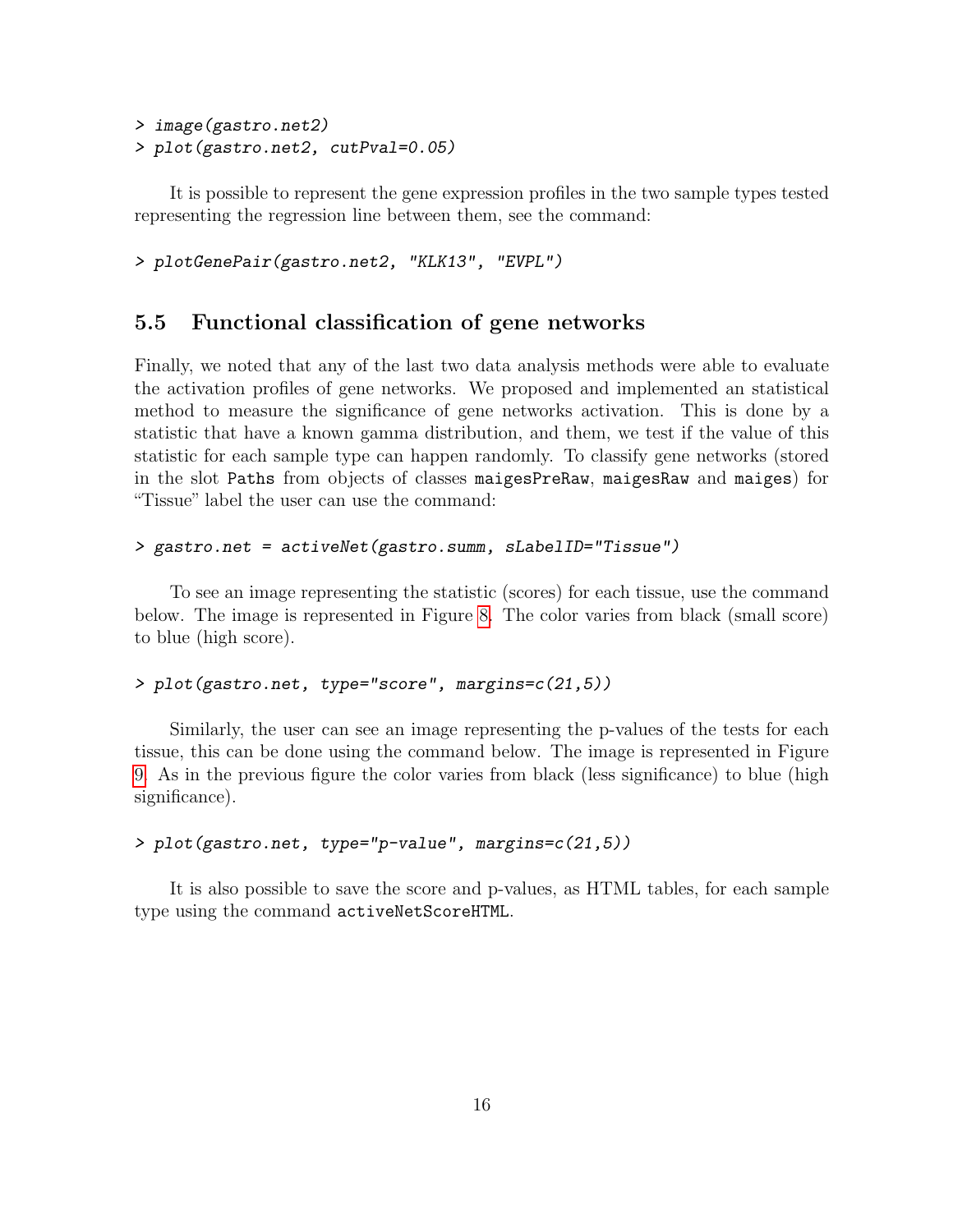

<span id="page-16-0"></span>Figure 8: Image representing the scores (statistics) from functional classification of gene networks for "Tissue" label.